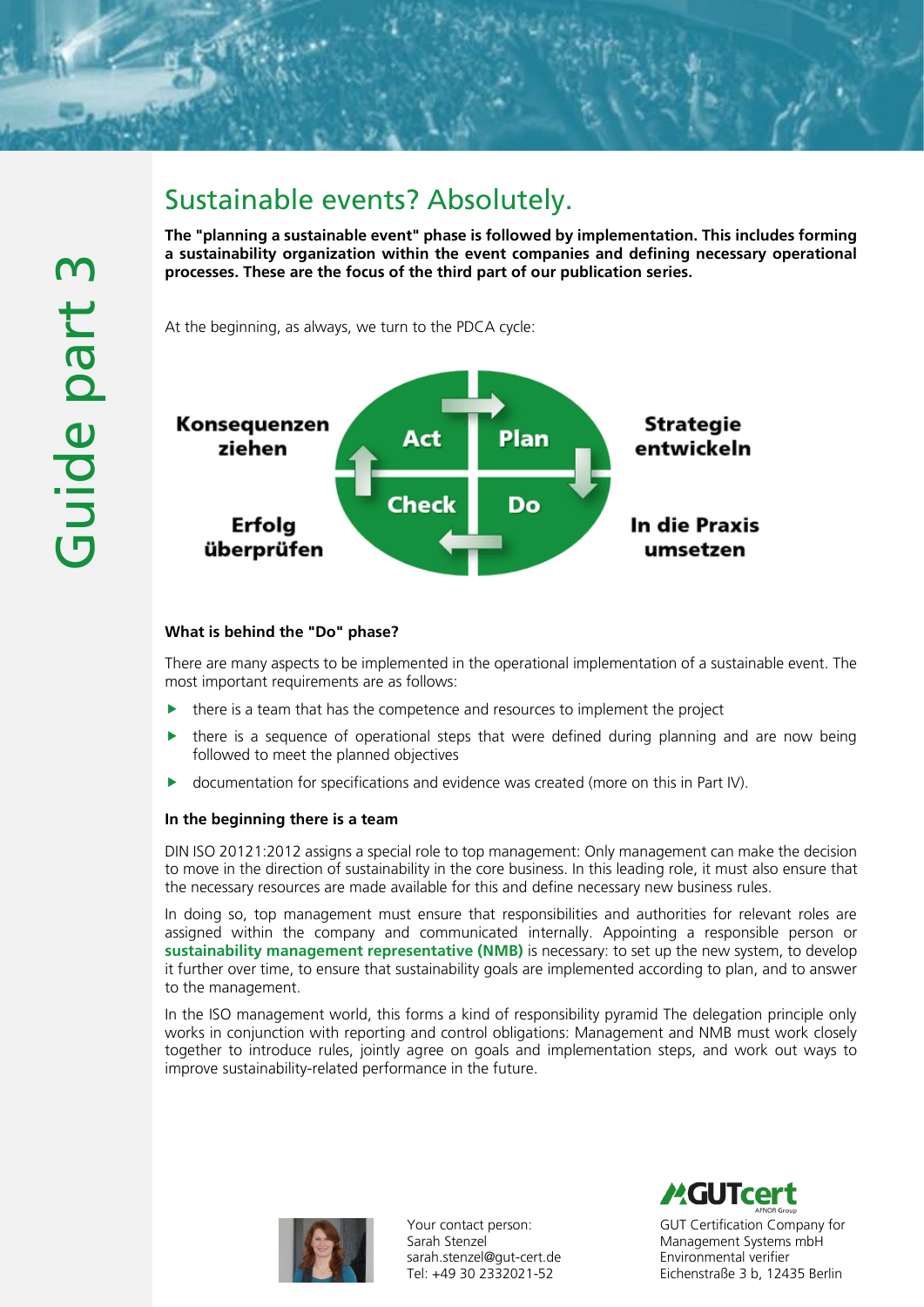A meeting structure follows the concern of the event organization: Meetings take place in different rotations, depending on whether it is about single, several or all events. It is advisable to record the meeting decisions in short minutes. The format should be adapted to structures commonly used for such purposes.

Especially at the beginning, it is important to give the person in charge the opportunity to develop competencies in the field through necessary training and to allow time for implementing the new organization.

# What does process-oriented approach mean in the ISO world?

The core of ISO management systems is a transparent and thus controllable list of operational and management-relevant activities in **processes**. All defined steps that are necessary to obtain a certain desired result from the existing inputs are recorded and visualized for this purpose.

What sounds very theoretical at first glance, however, actually describes normal day-to-day business, as a sequence of usual prelude, planning, coordination, release and closing steps.

- On the one hand, this concerns the **operational processes, i.e. the** sequence in which the operational activities must be carried out: from the customer inquiry, through planning and coordination, to the organization and completion of the company's own services within the scope of the order.
	- The relevant operating processes also include the services provided by other companies in the value chain, which at the same time have a significant impact on the sustainability of the event (see practical example below).
- Furthermore, it is about defining management processes, i.e. defining who should do what for whom and when in controlling, implementing and monitoring operational activities so that Sustainable Event Management (NVMS) functions in accordance with standards. It is (as the name suggests) about the management rules that are defined and documented in detail.

# Sustainable operating processes

Each type of event (conferences, congresses, concerts, civic festivals, exhibitions, decoration, etc.) has its own specifics in terms of the type of activity, complexity and the role of the organizers.

- If the event agency has a general contractor contract, it has potentially significant influence on the design and sustainability performance of individual subcontractors and on the overall event
- If the company is one of many service providers and suppliers within the contract, its influence is defined solely by its own range of services

Therefore, event types that are to be certified are defined as individual stand-alone processes within the framework of the NVMS. Here, it is essentially a matter of bringing together the conventional, controllingoriented operating practices, i.e., of taking a close look at the project management existing in the company - from the kick-off to the closing steps - and supplementing each project step of the measures necessary from the NVMS point of view, for example by:

- the setting of sustainability targets
- the analysis of risks and opportunities among the interested parties involved
- the verification of legal conformity
- the planning and implementation of sustainability-relevant solutions



Your contact person: Sarah Stenzel sarah.stenzel@gut-cert.de Tel: +49 30 2332021-52

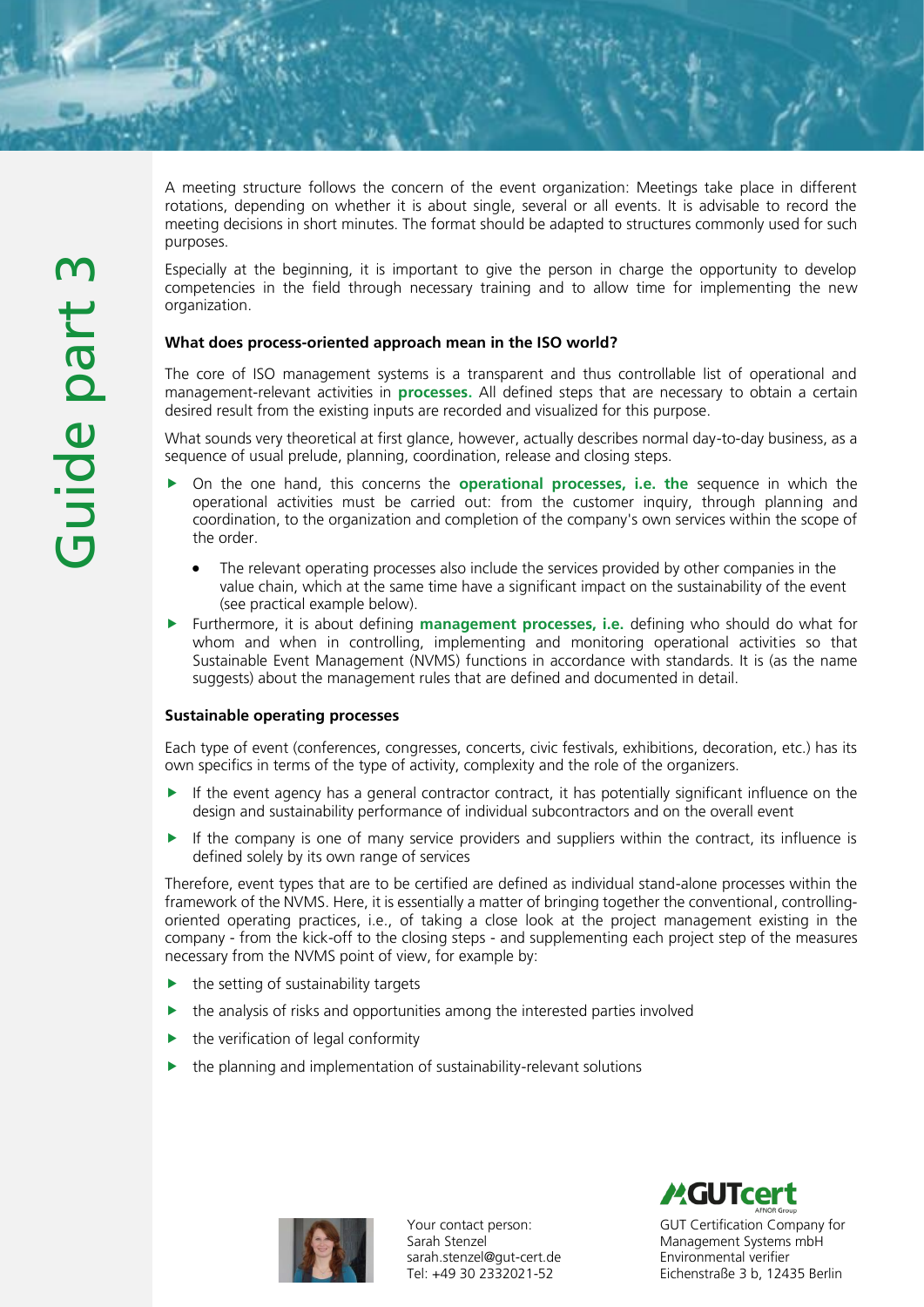- Measuring and monitoring the sustainability-relevant options in the implementation of events
- the evaluation of measurement and monitoring results
- the adoption of these results in the future planning of comparable formats.

#### Which operational processes need to be documented?

The standard creates a great deal of freedom for users with regard to the type and manner of documentation, because it must fit the company: if tabular Excel solutions are common in the business, these can be supplemented with the steps relevant to sustainability; if there are already process descriptions defined by other management systems as flowcharts, these can be taken as a basis and expanded.

The first content requirement of ISO 20121 for processes is to **record and document** planning and controlled management of **core processes** (the events that shape the business model).

If all services of a so-called full-service agency are to be certified, it is usually also all types of events (conferences, congresses, concerts, civic celebrations, exhibitions, decoration, etc.). If individual events or series of events are certified, these are documented as separate processes within the NVMS.

Processes that are **outsourced** (services provided by suppliers and service providers) but make a major contribution to achieving objectives must also be defined and documented. Whether for the entire company or for each individual event, such control is important both for general contractors and for smaller partial orders.

The second requirement for the documentation of operational processes is to collect and retain the evidence of scheduled implementation during regular operation so that the harmony of planning and

# Practical example:

if catering is ordered externally, it must still be planned, coordinated and implemented according to the agency's own sustainability principles. To this end, the event agency defines the fields of action for sustainable catering (which in catering has an impact on profitability, environmental performance and society, see Part II). In a further step, goals and options are determined with regard to the range of food, beverages, and logistics and agreed accordingly with the service provider.

implementation can be traced by management and interested third parties (client, internal auditor, external certifier).

#### Management processes

ISO 20121 explicitly mentions internal management regulations that are required as documentation in order to be able to operate the system in compliance with ISO. Among other things, this involves the following:

- **EXTENDING** Creation of an internal organization, documentation and communication system
- Analysis of risks and opportunities of the involved interested parties
- an explicit check of legal conformity in the planning, organization and implementation of events



Your contact person: Sarah Stenzel sarah.stenzel@gut-cert.de Tel: +49 30 2332021-52